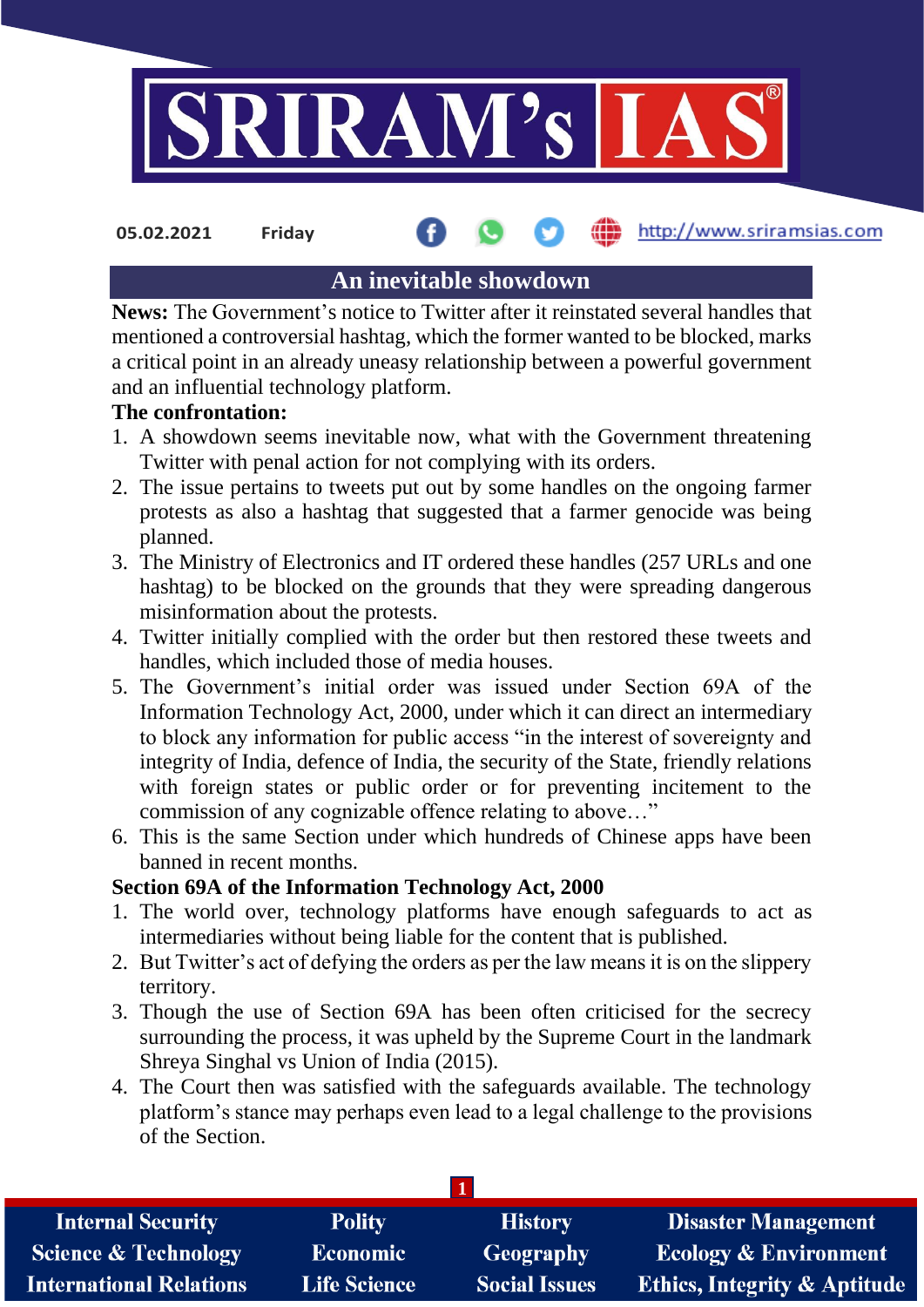

5. On the other hand, while there are many grounds on which this Government's handling of the farm protests can be criticised, including its hypersensitivity to any criticism, reflected in the FIRs filed against many journalists, it has to be unequivocally said that the hashtag that it wanted to be blocked was not merely distasteful but seriously problematic, and indefensible on the grounds of freedom of speech.

http://www.sriramsias.com

6. In a very sensitive setting, one that at least at one point was simmering with the potential for large-scale violence, provocation of any kind is unacceptable.

What further happens in this face-off will be of interest not just for the two parties but for the governments of the world as well as the platforms of the world.

# **The way forward in Myanmar**

**News:** The coup in Myanmar coincided with the first month of the Biden administration in the U.S., which has promised to bring back the values of democracy and respect for human rights to the core of the U.S. foreign policy.

## **The economy of Sanctions and the Coups**

**05.02.2021 Friday**

- 1. Notwithstanding the western sanctions before 2010, China, Thailand and Singapore were the key trading partners of Myanmar.
- 2. The present reality is no different. Singapore was reportedly the largest foreign investor in Myanmar in 2020, accounting for 34% of the overall approved investment.
- 3. Given that the military has been able to economically withstand sanctions by striking deals with Asian countries in the past, sanctions are unlikely to bring any major political change.
- 4. The limited European trade with Myanmar that started after 2010 benefits the poor — the European Union's 'Everything But Arms' scheme targets the poor in Myanmar's garment industry.
- 5. The scheme allows the world's least-developed countries, such as Myanmar, to export most goods to the EU free of duties.

## **Ethics of Coups and Nationalism**

- 1. The old debate around the need for accountability for crimes against humanity will resurface.
- 2. As political changes got underway in 2010, many generals, such as Than Shwe, who was the de-facto head of Myanmar from 1992 to 2011 and was on the radar of the international community for perpetuating a regime of human

| <b>Internal Security</b>        | <b>Polity</b>       | <b>History</b>       | <b>Disaster Management</b>              |  |  |  |
|---------------------------------|---------------------|----------------------|-----------------------------------------|--|--|--|
| <b>Science &amp; Technology</b> | <b>Economic</b>     | <b>Geography</b>     | <b>Ecology &amp; Environment</b>        |  |  |  |
| <b>International Relations</b>  | <b>Life Science</b> | <b>Social Issues</b> | <b>Ethics, Integrity &amp; Aptitude</b> |  |  |  |